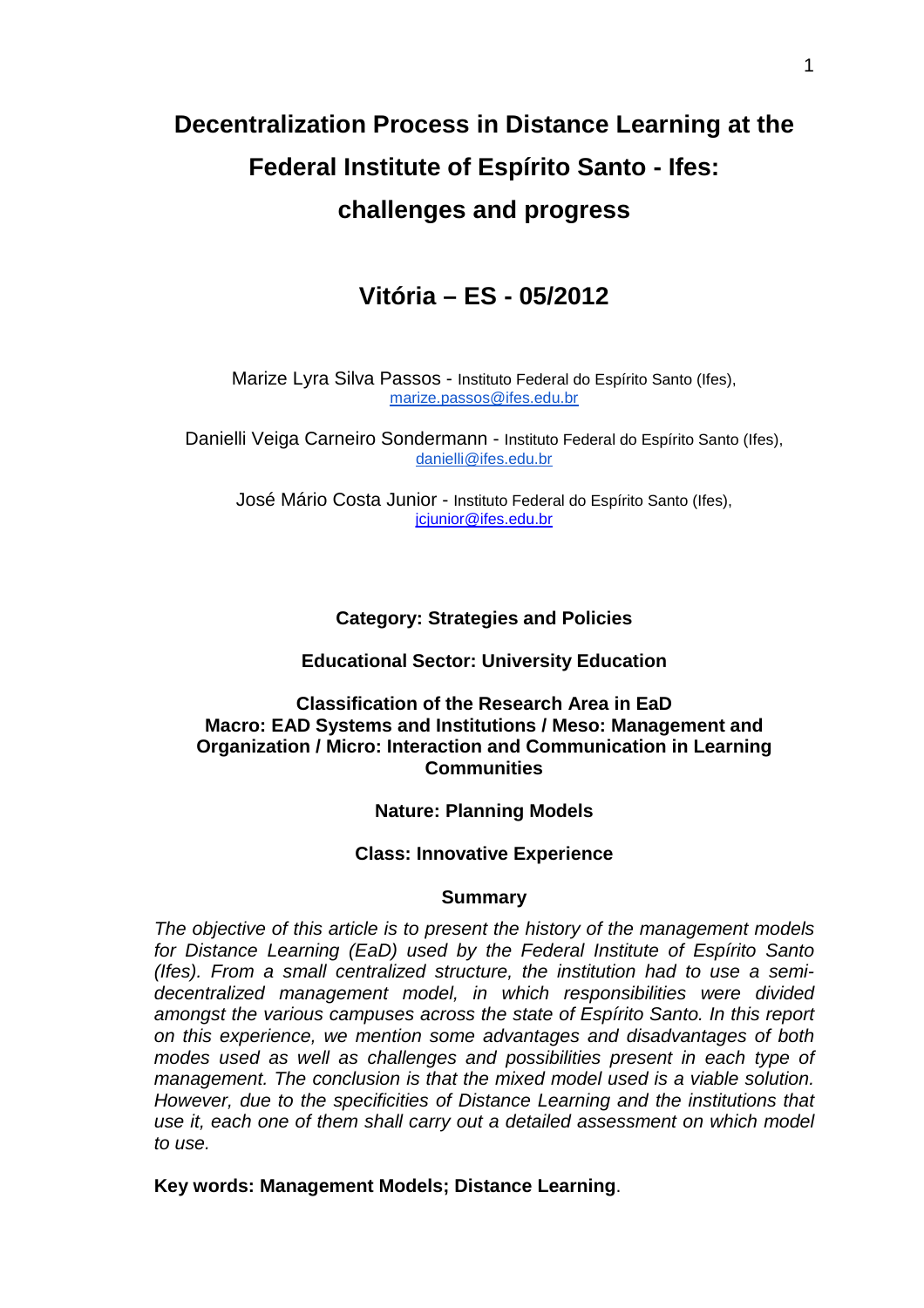#### **1. Introduction**

With the progress of Distance Learning (EaD) in Public Higher Education Institutions (IPES), there has been a lot of debate on the space for this modality in the organization structure of the institutions. That is because some of them have chosen to create a dean office specific for EaD, others to create an office linked to the dean office for research and extension studies and others have also created an EaD sector in each department.

EaD has increased the debates on planning, production of material, pedagogical structures, use of Information Technology and Communication (TICs) and included new roles (teacher to prepare content, tutor and instructions designer) in the education sector. It is important to mention that all these elements are interdependent and need to be flexible, have good quality and a good management model.

At the Federal Institute of Espírito Santo (Ifes), the implementation of EaD started in a centralized way, and all activities related to it were under the responsibility of one sector, the Distance Learning Center (Cead/Ifes). As a result of the debate with representatives from other institutes and the initial management experience Cead/Ifes had, as well as the occurrence of operational issues due to the lack of structure from the board of directors as it didn't have a proper campus, the increased demand and also because the support of various sectors was needed for it to work well, it was decided that the way to manage EaD at the Institution would be changed to a semi-decentralized one with the main objective to divulge EaD at the institution.

In 2010 to encourage EaD, the federal government started sending financial resources to the budgetary bodies of IPES that offered distance learning. A complementary amount was being sent, apart from the financing of the federal programs already available. During this time, the distribution of these amounts at Ifes was questioned, and it started being done considering the number of courses and distance learning students in each campus. Receipt of this amount was linked to the division of responsibilities between Cead/Ifes with the campus, so some activities were decentralized and the more general one continued with Cead/Ifes that became a board of directors linked to the teaching dean-office.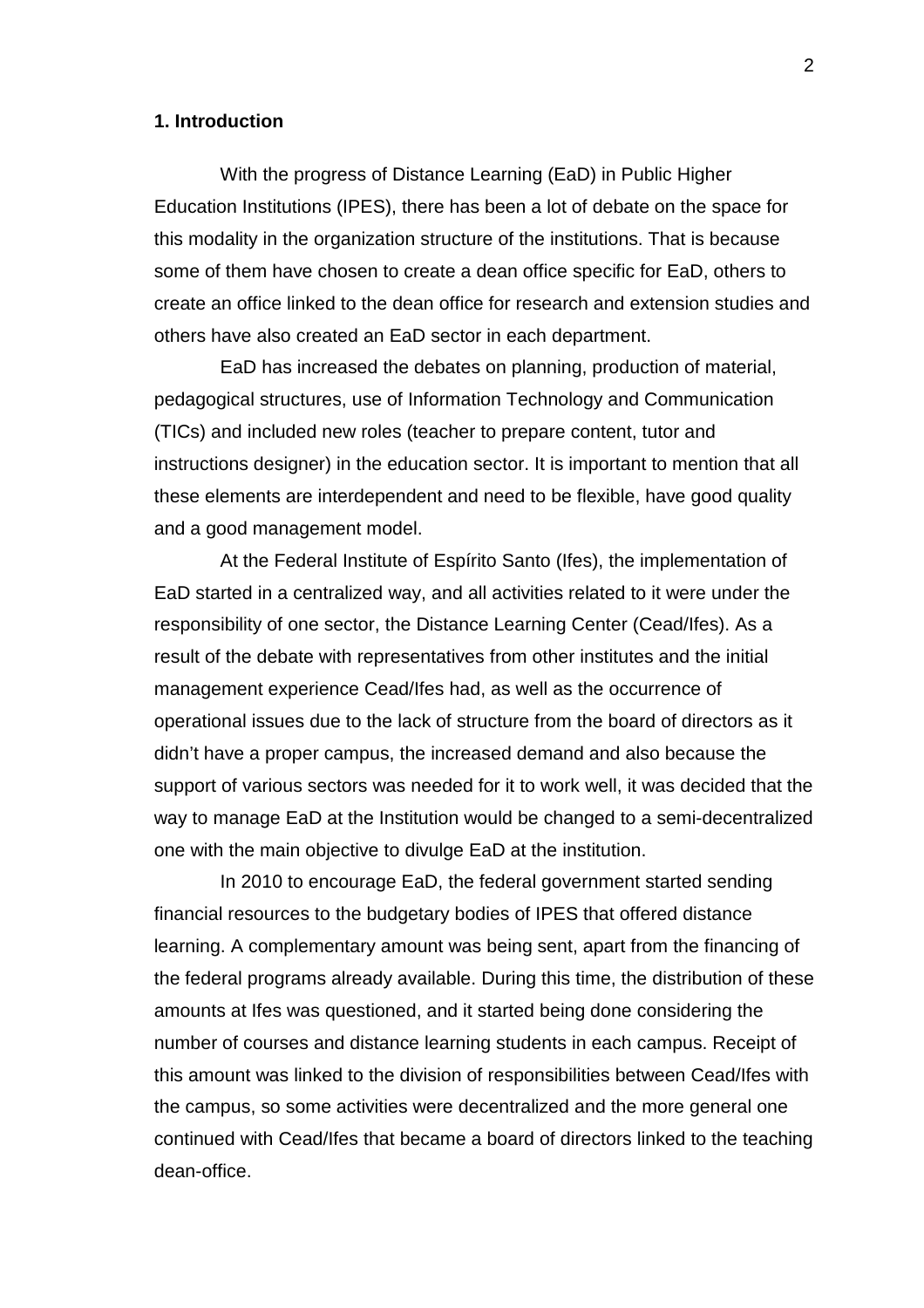This article registers the experience of the EaD managing process at Ifes that went from centralized to semi-decentralized. We intend to promote discussions on the advantages and issues of the model in use at the institution.

#### **2. Brief history of Distance Learning at Ifes**

In 2004, Ifes was still called Federal Center of Technological Education of Espírito Santo (Cefetes). A group of teachers started studies to prepare a proposal of a pedagogical project for the university degree in Technology in the Analysis and Development of Systems (TADS) to be offered via distance learning. In 2005, Cefetes participated in the first public notice of the Brazilian Open University (UAB) and filed this project that was approved in April 2006. The offer for this first distance learning course was possible thanks to the incentive from UAB [6].

In 2008 Ifes offered the first technical course via distance learning in partnership with the Brazilian Technical School (e-Tec) program and in 2009 started offering the course for degree in Information Technology. In 2010, Ifes started offering the following post-graduation courses: Information Technology in Education, Professional and Technologic Education, Professional Educations for Youngsters and Adults and Municipal Public Administration, the latter being part of the National Education Program for Public Administration.

Through resolutions 64/2011 and 65/2011 of the Higher Council at Ifes the use of Information Technology and Communication (TICs) and the offer of up to 20% of the curriculum components via distance learning in the Ifes courses were regulated. In 2012, the first offer for the Portuguese Language Degree was made.

The management of all these activities related to EaD is the responsibility of the Distance Learning Education Board of Directors (kept the acronym Cead/Ifes), that is responsible for encouraging and supporting distance learning at Ifes.

#### **3. Initial Management Process**

The Distance Learning Center (Cead), at the moment of its creation, was linked to the Teaching Board of Directors of the institution with the objective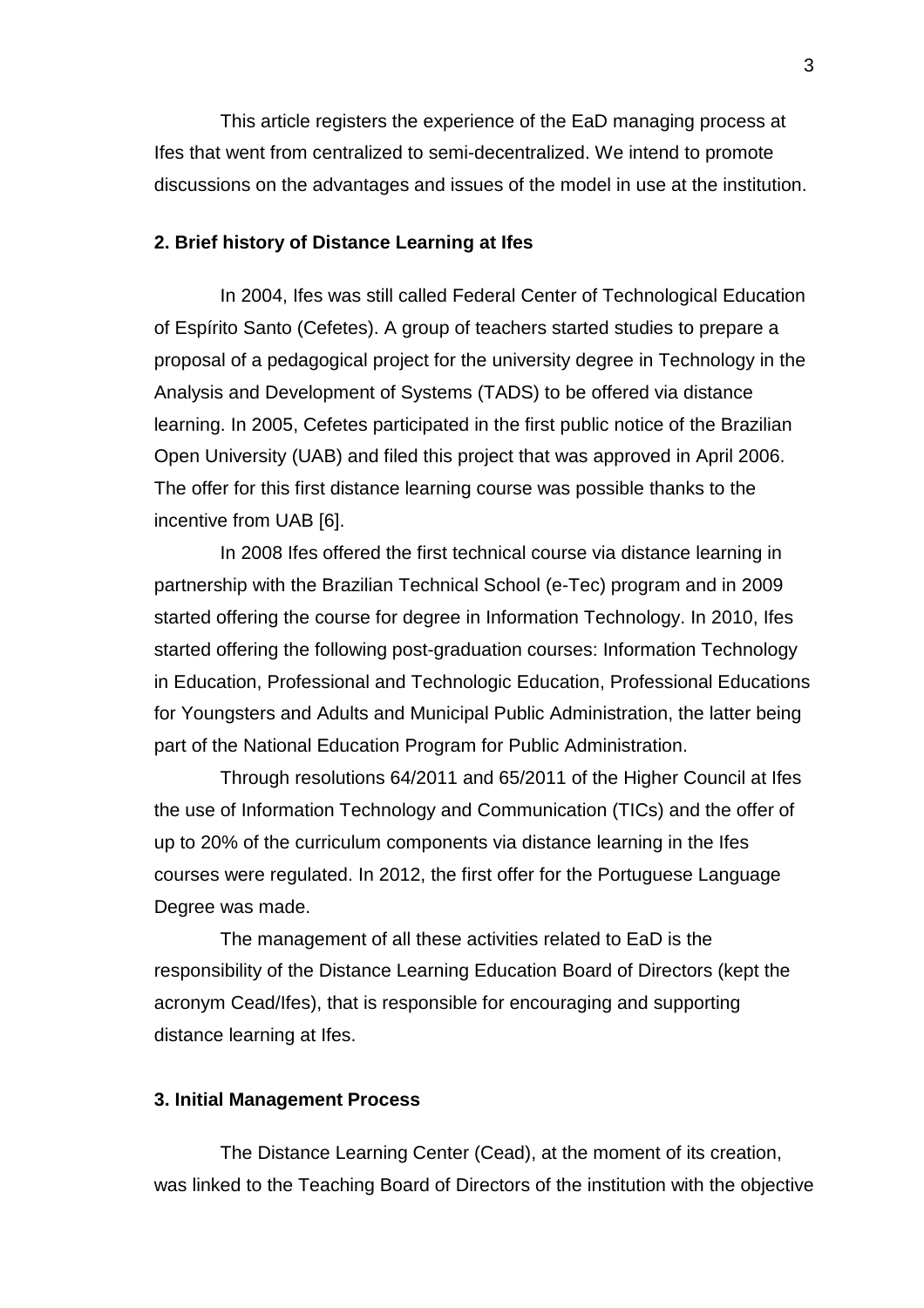to implement distance learning courses at all teaching levels [1].

For Chiavenato [3], the level of centralization / decentralization relates to how much the authority responsible for making decisions is located at the top or spreads across the base of the organization. Currently, the organizations make several attempts to know which hierarchic level is more appropriate at the time to make decisions on each topic.

In the attempt to discover which one is the best EaD management model, Cead/Ifes started its management activities in a centralized fashion. This choice was made due to the natural proximity between the initial members of the group and the still low demand, as it was needed only to manage one course. This process to build a management model was done in a participative way, and one result of this choice is that the managing strategy allowed a more full vision of the processes, as all people participated in the decisions made.

At first Cead/Ifes was structured with one coordination with seven coordinations under it, namely: Pedagogical Coordination; Planning Coordination; Course Coordination; Coordination of Production of Materials; AVA Coordination (Virtual Learning Environment); Infrastructure Coordination and Area Coordination [1]. Figure 1 shows the initial flowchart.



Figure 1. Structure of Cead/Ifes in 2007, adapted from Baldo [1]

The Pedagogic Coordination was responsible for assisting and following up on the pedagogical work of the distance learning courses offered and also for solving the issues related to academic register. In 2007, when the first class with 390 students was offered, a demand for service was noted, as despite the existence of presence-based support areas, they were not independent to validate documents related to the academic life of the students. They worked only as a communication bridge between the student's request and Cead/Ifes academic register. The exams, for example, were sent to Cead/Ifes so that they were sent to the ones responsible for marking them.

The Planning Coordination was in charge of following up on the course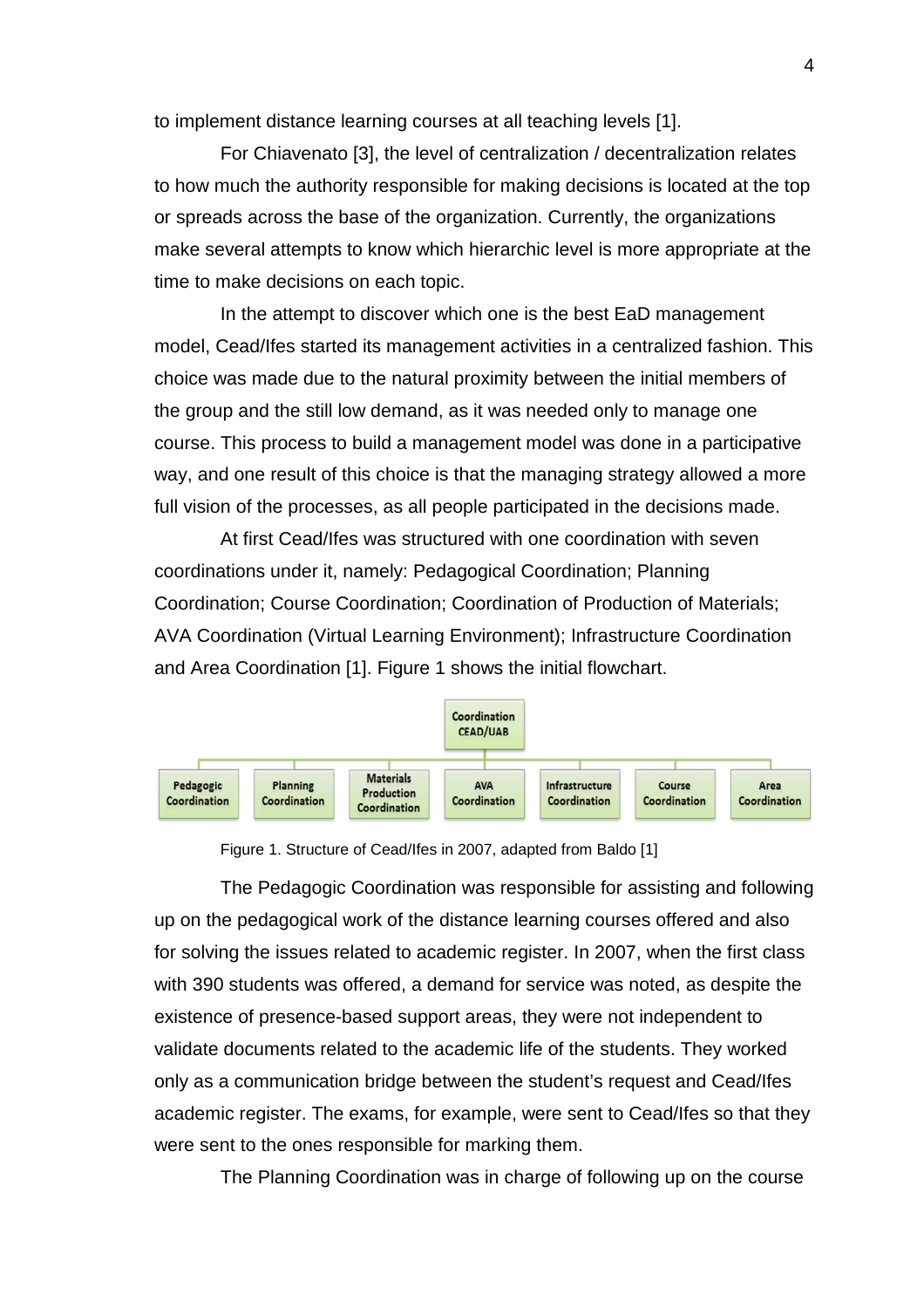management plans and the admin-financial actions. At first the resource was managed via a foundation. Despite the existing bureaucracy to authorize the requests to the foundation, there was a certain flexibility to acquire materials and equipment.

The Coordination for the Production of Materials was responsible for the production of course materials, and the centralized model caused the demand for these services to increase enormously as new courses were offered. Centralization in this area was relevant as quality control, logistic organization and distribution of materials are performed in this sector.

The Coordination for Virtual Learning Environment (AVA) managed the AVA environment available to offer the courses that in the case of Ifes, is Moodle. This coordination was responsible for the Information Technology actions needed to implement and maintain the distance learning courses offered [1].

The Course coordination was responsible for the organization and management of the distance learning courses offered and reported to the coordination UAB, at Ifes. The Coordination of the Presence-based Areas was responsible for their own organization and management. [1]

With the centralized management model, it was noted that the professionals, regardless of their knowledge areas, are responsible for all courses offered. For Chiavenato [2], centralization has the following advantages: elimination of duplicate efforts in the decision making and cost reduction. Also, for small teams, communication is easier.

This model had a few disadvantages, mainly as a result of the increased offer of courses that generated a higher demand for professionals and adequate physical spaces. Also, there was the distance between the campus managers and their assistants, who were working as scholarship students in the courses. Therefore the campus managers did not participate in the EaD process and were simply viewers. Also, the lack of integration of the students in Ifes' academic life was a serious problem that generated a separation of the students from the distance learning mode, who many times were not seen as part of the institution. This model, as Chiavenato [2] states, brought a disadvantage which was the distance between decision makers and the operational circumstances in the execution of the courses.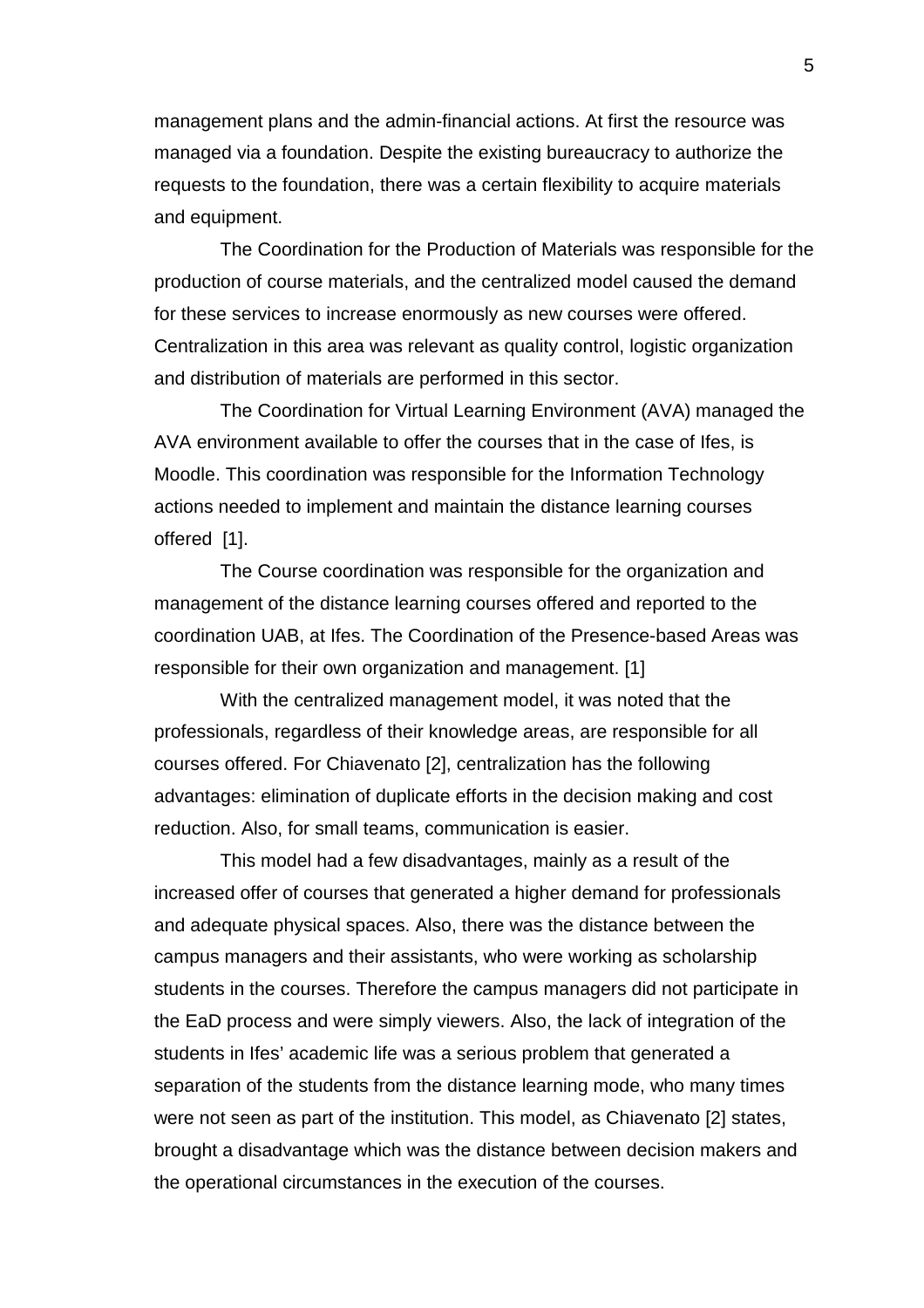#### **4. Current EaD management model at Ifes**

When Cefetes became Ifes in 2008, the former Distance Learning Coordination became Distance Learning Board of Directors, reporting to the Teaching Dean office. Cead/Ifes is currently responsible for:

> "[...] implementing and editing the graduation, post-graduation distance learning courses, intended for the technical-scientific and social development of the State of Espírito Santo, as well as to promote extension distance learning courses for Ifes workers." [4]

The name Cead/Ifes continued to be used as it was well known and divulged. However, after the Distance Learning Board of Directors was created, it was necessary to change the way the old coordination was structured, as it no longer met the increasing demand such as new offers and implementation of new courses. Therefore a new model was proposed and implemented in 2011, in which Cead/Ifes had four management sections (Figure 2): Teaching Management; Administration and Planning Management; Management for the Production of Materials and Information Technology. In this structure the Coordination for Distance Learning incentive Government Programs, UAB and e-TEC were also included. A Management Council was also added [5].



Figure 2. Structure in 2011 of the Distance Learning Board of Directors

The Teaching Management was responsible for activities such as: pedagogical assistance of EaD; follow up on the insertion of EaD in the Institutional development plan (PDI) and in the Institutional Pedagogical Project (PPI) of Ifes; coordination of the actions for new course offers and distance learning curricular components; follow up on the qualification of the ones involved in the offer of distance learning courses and issues related to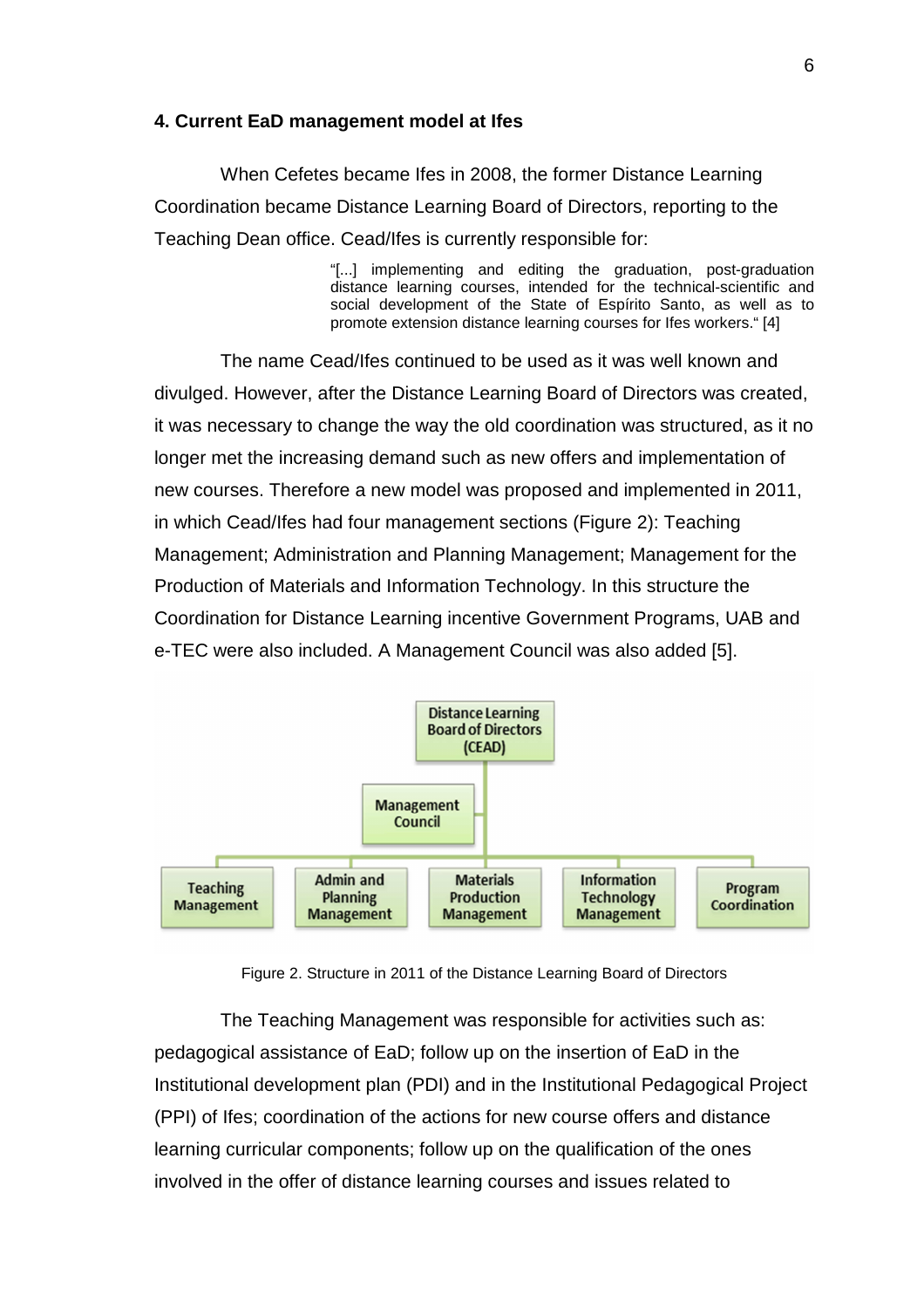academic register.

The Management of Administration and Planning was responsible for the processes of materials and equipment acquisition, management and rendering of accounts of the resources from the financial projects in partnership with the project coordinators and the preparation and budgetary execution of the working plans in which Cead/Ifes is involved.

The Materials Production management was responsible for the follow up and execution of the production of printed and virtual materials for distance learning courses as well as the preparation and application of the graphic standards that will be part of these materials.

The Information Technology management (TI) was responsible for: keeping the network infrastructure working well; provide technical support to the EaD actions carried out by Ifes; plan and follow up on the implementation of the AVA improvements; manage the integration of the specific EaD systems with the other systems at Ifes; support the campus in the configuration of the institutional AVA services, amongst others.

At Program Coordination are the coordinators of Programs UAB and e-Tec, who are responsible for the academic issues and the financial execution of the corresponding programs.

It is important to mention that part of the activities of the old Teaching Coordination, such as the pedagogical follow up and the academic registry control started being executed by the campus under the guideline of the Teaching Management at Cead/Ifes. Course Coordination is nowadays linked to the Teaching Management in the campus responsible for the course.

The Planning Coordination became the Management for Administration and Planning and continued with the activities that were under the responsibility of the former coordination, because the rendering of accounts for the federal programs must be done for those who performed their execution, i.e. by Cead/Ifes in partnership with the program coordinator.

The former coordination of the production of materials became the Management of Production of Materials and kept the same tasks. The AVA Coordination and the Infrastructure Coordination became the current Technology Information Management , which had their activities increased to be able to meet and support the courses and curricular components offered in the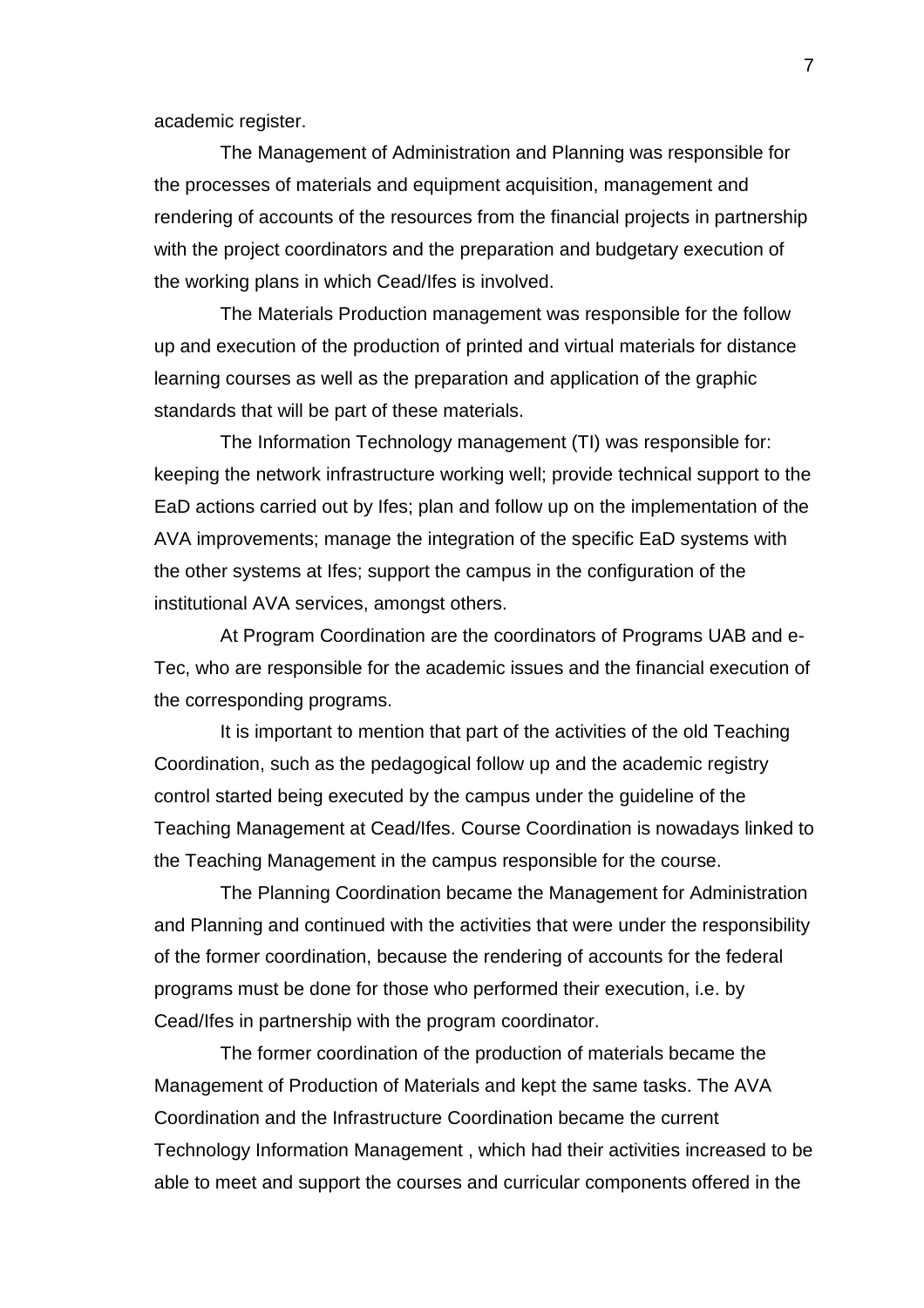campus. The area coordination, because it is an independent structure from Ifes, was removed from Cead/Ifes's current structure.

In this new structure, the Management Council was included, which is a consulting body with the objective to turn the EaD management into a more participative one, allowing the professionals to participate in the decisions that involve the EaD at Ifes, in general.

The current management model of the Distance Learning Board of Directors at Ifes has the advantage of sharing responsibilities with the campus that offer the distance courses. For example: the academic register is a very expensive activity in terms of human and technological resources and the centralization is not viable with the increased demand. With the decentralization, each campus is responsible for the academic management of the students and Cead/Ifes is the regulating and consulting body. The course teams (course coordination, educator, instructional designer) are located at the campus and no longer at Cead. Therefore the pedagogical decisions are taken with the teaching managers at the campus, bringing more autonomy and integration to the institute. Therefore, Cead/Ifes again works as the managing body of the pedagogic actions performed by the campus.

The centralization of the production of materials at Cead/Ifes allows, not only the cost reduction in the systemic structure for the EaD material production, but also the sharing and reutilization of the educational objects produced internally. Apart from this, quality control and printing standardization of the materials are managed better. The logistics of production and delivery is another point assisted by the centralization, because having a production team in each campus can become something expensive and compromise the quality, as there is the lack of human resources and need for continuous qualification. Something very similar happens with IT management, as the centralization allows for a more adequate control of the AVA servers and the maintenance actions of the virtual rooms. The acquisition of the equipment is also more optimized, however, the user data is not decentralized and are still kept in a public server for security issues and to ensure access to the information.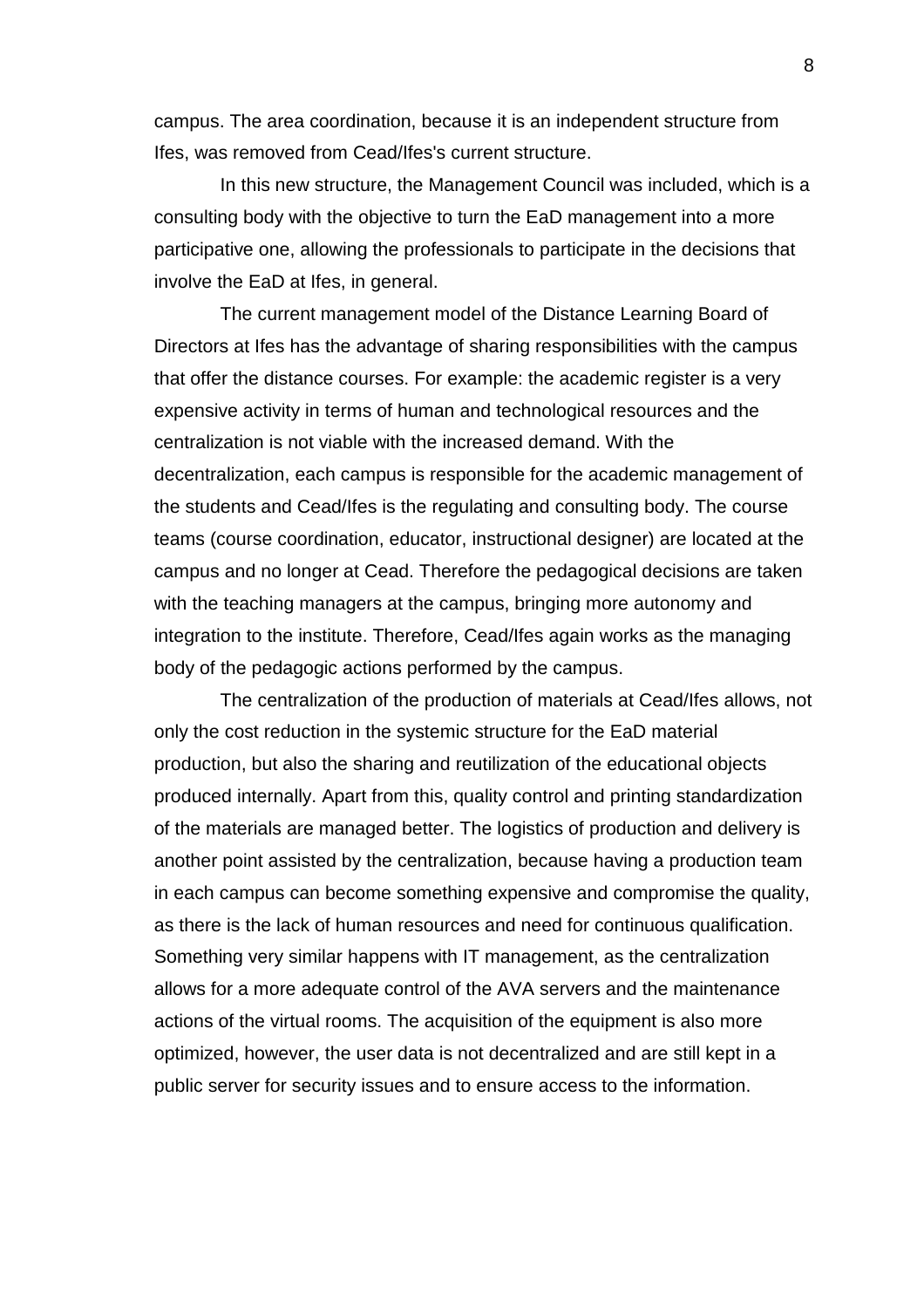#### **5. Final Considerations**

The centralized management allows that all decision taken be more standardized and homogeneous, as in the decentralized management the decisions are more free and differentiated [3]. Many entities face the dilemma of centralizing or decentralizing their management. But why not use a mixed system that uses the best of each of the models?

At the Institute, the trend is that Cead/Ifes becomes a more consulting body than operational. The idea is that the EaD management stays centralized and the execution of the courses becomes more decentralized and executed by the campus. This is clear in some of them that had around 1,200 presencebased students and welcomed more than 600 students in one go. The need to hire new professionals to meet these courses, mainly in the academic register area .

Ifes has most of its distance learning courses financed by federal programs and the centralization of the activities of production of materials, infrastructure and qualification make the execution of the projects easy with the resources received in a homogeneous way, and generates economy of scale in the acquisition of materials and the contracting of third party services, that are performed for all courses together. If these processes were decentralized, there would be problems with the lack of standardization in the execution of the resources received from the projects and the rendering of accounts would be considerably more complicated.

As presented, the management models have advantages and disadvantages. It is up to the institution to determine a cost analysis versus benefit to assess the model to be used. The fact that this model is working at the Institute does not guarantee success for any institution, as the success depends on the available infrastructure, EaD methodology used and the money available to leverage the modality. The EaD management is a dynamic process that is always being transformed and adapting to the reality and needs of the moment.